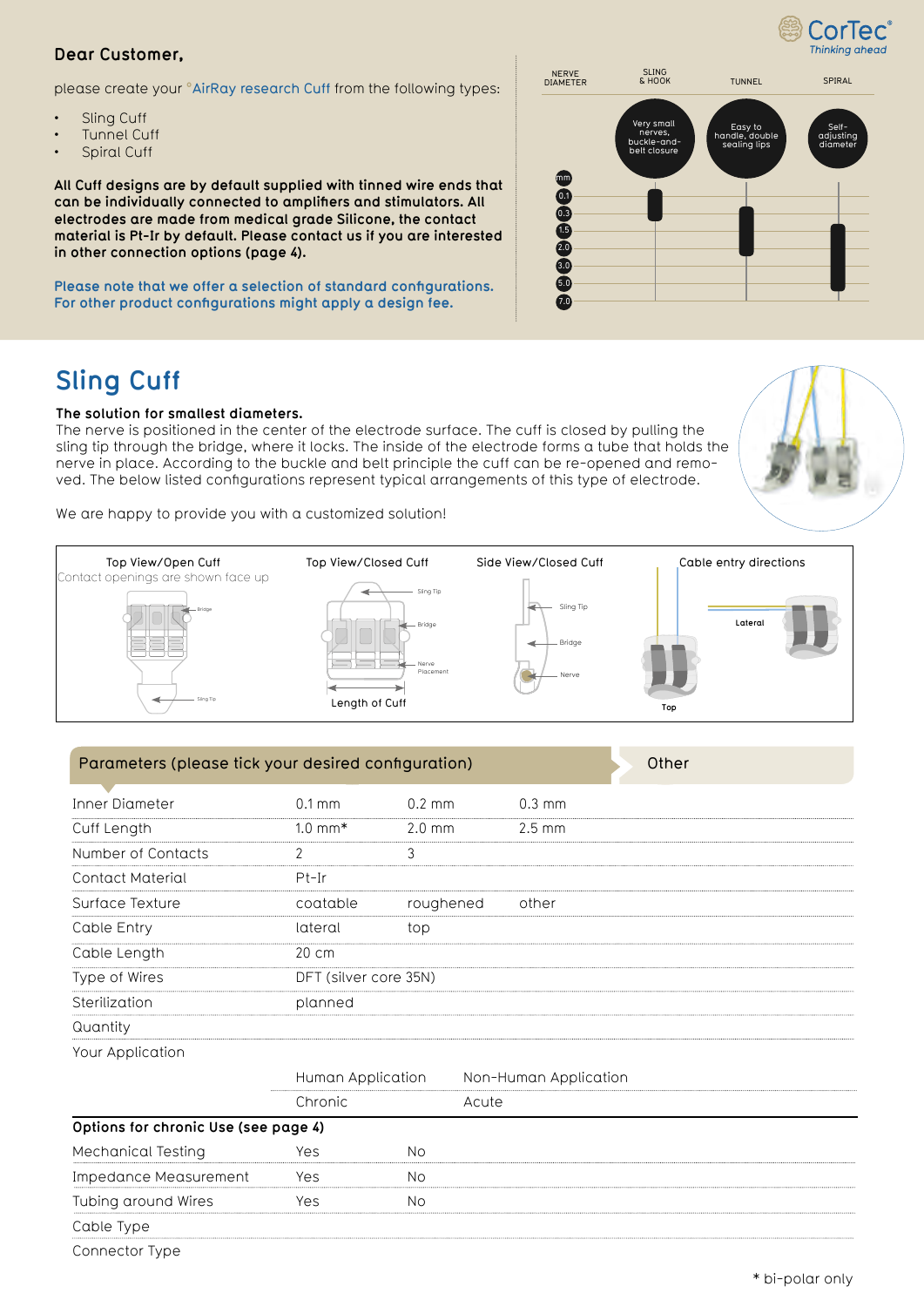



# **Tunnel Cuff**

### **The solution for larger diameters starting from 200 μm.**

The Tunnel Cuff is very easy to apply: Just grab the two colored flaps and let the nerve slide inside. The electrode closes itself after you release the flaps. The below listed configurations represent typical arrangements of this type of electrode.

We are happy to supply you with a customized solution!



|                            |          | Inner           | Length                   |   |                          |           | Inner    | Length   |                                                                           |  |
|----------------------------|----------|-----------------|--------------------------|---|--------------------------|-----------|----------|----------|---------------------------------------------------------------------------|--|
|                            | Bi-polar | <b>Diameter</b> | 2 <sup>1</sup>           | 6 | 10                       | Tri-polar | Diameter | 6        | 10                                                                        |  |
| <b>S</b>                   |          |                 |                          |   |                          |           |          |          |                                                                           |  |
|                            |          | 0.2             | X                        | - | $\overline{\phantom{a}}$ |           | 0.5      | X.       | -                                                                         |  |
| $\circ$ $\equiv$<br>السابد |          | 0.3             | X                        |   |                          |           | 0.6      |          | $\overline{\phantom{a}}$                                                  |  |
|                            |          | 0.4             | X                        |   |                          |           | 0.8      | X.       | $\hspace{1.0cm} \rule{1.5cm}{0.15cm} \hspace{1.0cm} \rule{1.5cm}{0.15cm}$ |  |
|                            |          | 0.5             | $\times$                 | X | ۰                        |           |          | X        |                                                                           |  |
| $\sigma$                   |          | 0.6             | X                        | X | $\overline{\phantom{a}}$ |           | 1.0      | X.       | X                                                                         |  |
|                            |          | 0.8             | $\times$                 | X | $\overline{\phantom{a}}$ |           | 1.2      | $\times$ | X                                                                         |  |
|                            |          | 1.0             | $\overline{\phantom{a}}$ | X | X                        |           | 1.5      | X.       | X                                                                         |  |
|                            |          | 1.2             | $\overline{\phantom{a}}$ | X | X.                       |           | 2.0      | X.       | X                                                                         |  |
|                            |          | 1.5             | -                        | X | X                        |           | 2.5      | X.       | X                                                                         |  |
| <u>ں</u>                   |          | 2.0             | $\overline{\phantom{a}}$ | X | X.                       |           | 3.0      | X        | X                                                                         |  |
| $\Omega$                   |          | 2.5             | $\overline{\phantom{a}}$ | X | X                        |           |          |          |                                                                           |  |
|                            |          | 3.0             | $\overline{\phantom{a}}$ | Χ | $\checkmark$<br>Δ.       |           |          |          |                                                                           |  |

| Parameters (please tick your desired configuration)<br>Other |                    |                       |           |                       |  |  |  |  |
|--------------------------------------------------------------|--------------------|-----------------------|-----------|-----------------------|--|--|--|--|
| Inner Diameter                                               | $0.2 \text{ mm}$   | $0.3 \text{ mm}$      |           | $0.4 \text{ mm}$      |  |  |  |  |
|                                                              | $0.5$ mm           | $0.6$ mm              |           | $0.8$ mm              |  |  |  |  |
|                                                              | $1.0 \text{ mm}$   | $1.2 \text{ mm}$      |           | $1.5 \text{ mm}$      |  |  |  |  |
|                                                              | $2.0 \text{ mm}$   | $2.5 \text{ mm}$      |           | $3.0 \text{ mm}$      |  |  |  |  |
| Cuff Length                                                  | $2.0 \text{ mm}^*$ | $6.0$ mm              |           | 10.0 mm               |  |  |  |  |
| Number of Contacts                                           | $\overline{2}$     | $\mathfrak{Z}$        |           |                       |  |  |  |  |
| <b>Contact Material</b>                                      | $Pt-Ir$            |                       |           |                       |  |  |  |  |
| Surface Texture                                              | coatable           |                       | roughened | other                 |  |  |  |  |
| Cable Entry                                                  | lateral            | tangential            |           |                       |  |  |  |  |
| Cable length                                                 | 20 cm              |                       |           |                       |  |  |  |  |
| Type of Wires                                                |                    | DFT (silver core 35N) |           |                       |  |  |  |  |
| Sterilization                                                | planned            |                       |           |                       |  |  |  |  |
| Quantity                                                     |                    |                       |           |                       |  |  |  |  |
| Your Application                                             |                    |                       |           |                       |  |  |  |  |
|                                                              |                    | Human Application     |           | Non-Human Application |  |  |  |  |
|                                                              | Chronic            |                       | Acute     |                       |  |  |  |  |
| Options for chronic Use (see page 4)                         |                    |                       |           |                       |  |  |  |  |
| Mechanical Testing                                           | Yes                | <b>No</b>             |           |                       |  |  |  |  |
| Impedance measurement                                        | Yes                | No.                   |           |                       |  |  |  |  |
| Tubing around Wires                                          | Yes                | <b>No</b>             |           |                       |  |  |  |  |
| والتلاب المرابطات                                            |                    |                       |           |                       |  |  |  |  |

Cable Type

Connector Type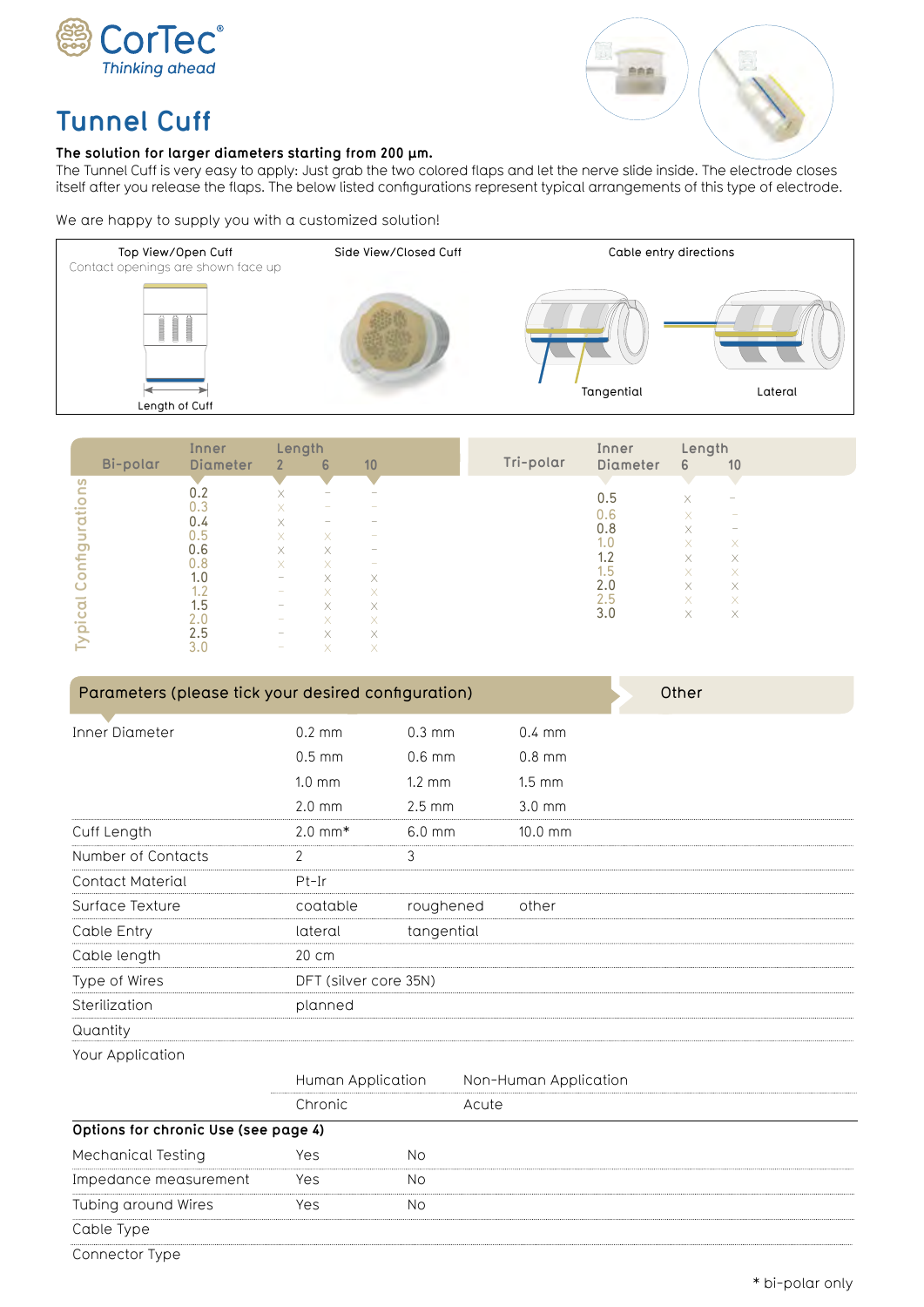# **Spiral Cuff**

### **Spiral Cuffs – the self-adjusting solution for changing diameters.**

Self-adjusting diameter cuffs can compensate for nerve swelling to some extent. They also balance the differences in nerve diameters from individual to individual. To ensure that the nerve will not escape the electrode in chronic applications we suggest to design Spiral Cuffs with at least 2.5 turns around the targeted nerve diameter. This will also help to avoid electrical insulation issues for example caused by connective tissue growing into the electrode.



We are happy to supply you with a customized solution!

# Targeted Diameter Maximum Diameter Cuff Length 3.0 mm 6.0 mm 10.0 mm Number of Contacts 2 3 Contact Material Pt-Ir Surface Texture **Coatable** roughened other Cable Entry lateral Cable length 20 cm Material of Wires DFT (silver core 35N) Sterilization planned Quantity Your Application Human Application Non-Human Application Chronic Acute **Options for chronic Use (see page 4)** Mechanical Testing The Yes No Impedance measurement Yes No Tubing around Wires Yes No Cable Type Parameters (please tick your desired configuration) and a settlement of the Other

Connector Type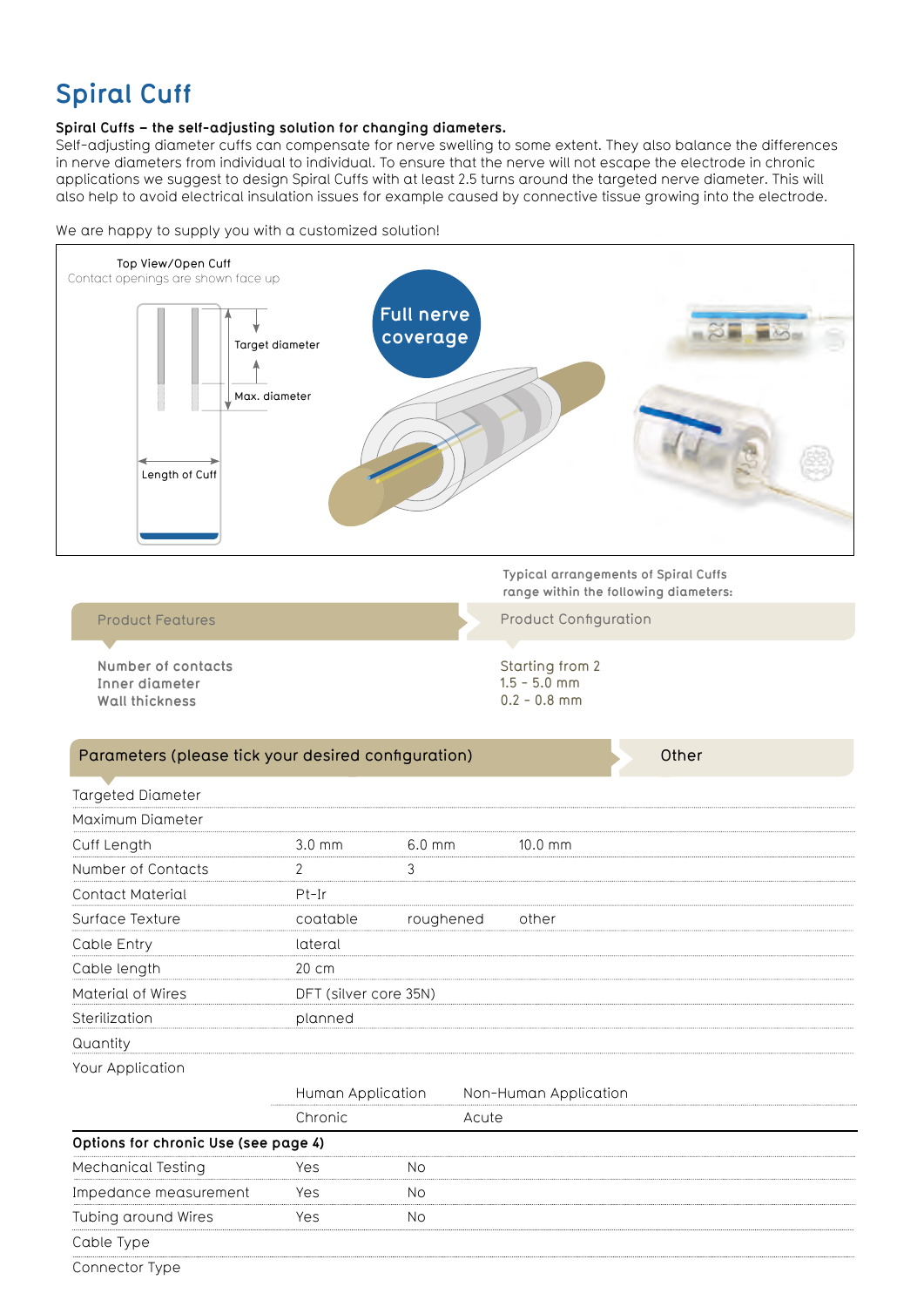# **Options for Chronic Use**



### **CABLE PROTECTION**

Routing the electrode cables to apply some strain relief is advisable for chronic applications. To optimize the handling of cables we are offering flexible tubing which bundles up separate straight or coiled wires while serving as well as a protection against bending and stretching loads.

We supply our electrodes with your preferred cable type.

#### **TRANSCUTANEOUS CONNECTORS**

Connecting the electrode to headstages or other transmitting systems is common practice in chronic scenarios. For cuff electrodes very small connector systems like Craggs connectors are required which can be easily routed away from the nerve.

We equip our electrode with the connectors of your choice.

#### **TESTING**

Determining electrode features like electrical or mechanical properties helps to plan experiments as it allows for precisely classifying the results.

We offer different electrode-specifc tests such as impedance spectroscopies, cyclic voltammograms, mechanical loads etc.

#### **CLEANING & STERILIZATION**

Long-term tolerability of the electrodes can be enhanced by intense cleaning and subsequent sterilization of the electrodes.

We offer clean room cleaning, sterile packaging and sterilization. Upon request we can also validate the sterilization and packaging process of the individual electrode design.

## **Cables**

## Straight Wire Cable

- 75µm Pt-Ir or MP35N
- Highly Flexible wire (MP-DFT)

#### Wire can be bundled in silicone tubing, e.g.

- $\varnothing$  1.3 mm
- Ø 1.8 mm

#### Coiled Cable (solid wires embedded in silicone)

- Ø 1.0 mm | max. 2 channels, 70µm MP35N (xxx Ohm/m)
- Ø 1.0 mm | max. 3 channels, 50µm Pt-Ir wire (xxx Ohm/m)
- Ø 2.0 mm | max. 4 channels, 70µm Pt-Ir wire (xxx Ohm/m)

## **Connectors**

#### Extracorporal

- Omnetics: circular or linear
	- max. 32 channels (design dependent)
- Pig tail
- Touch-Proof connectors
- Open Wire

#### **Percutaneous**

• Plastics One: max. 6 channels

#### Implanted

- Craggs: max. 4 channels
- IS-1: max. 2 channels
- Bal Seal: max. 8 channels